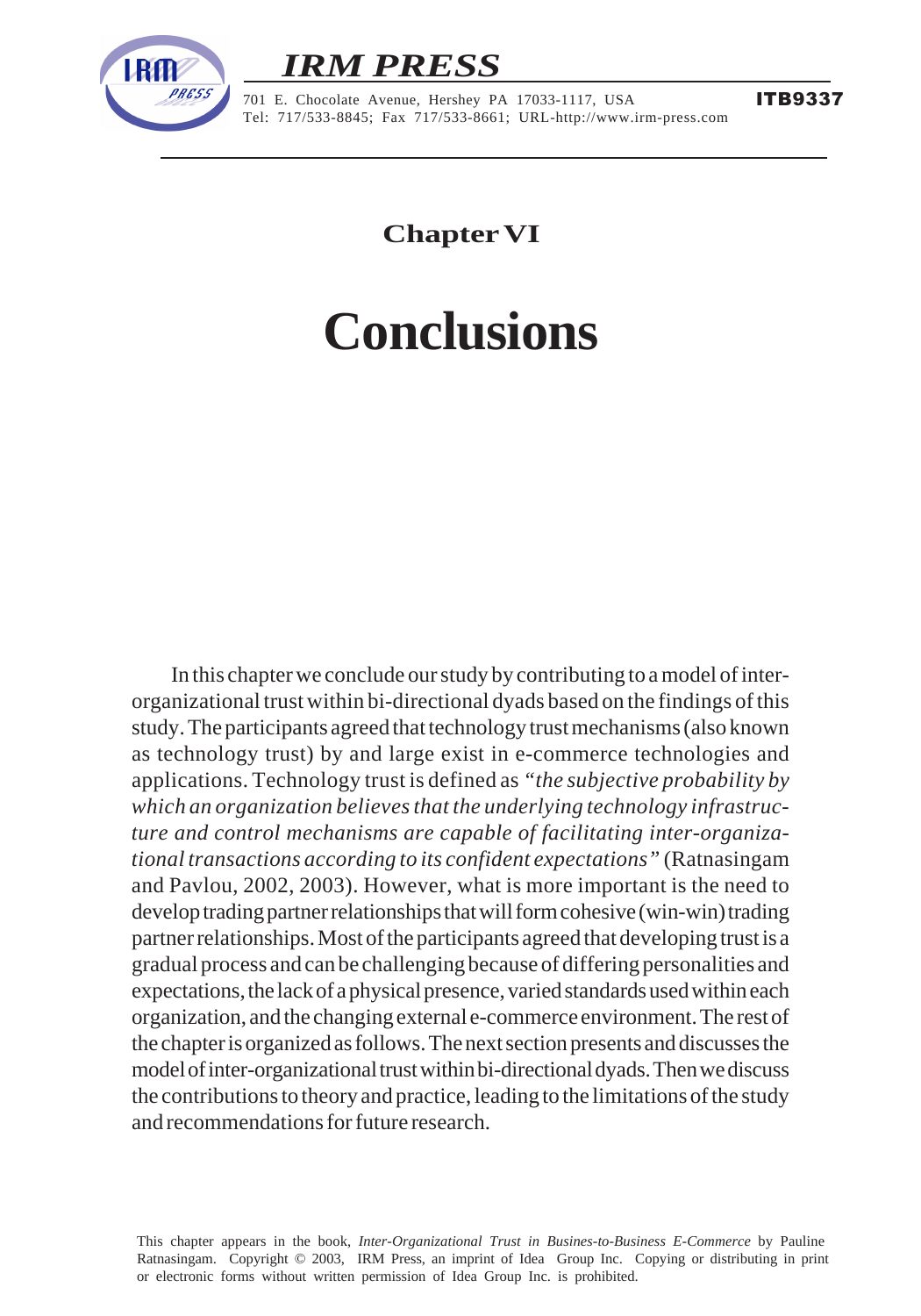## **MODEL OF INTER-ORGANIZATIONAL TRUST WITHIN BI-DIRECTIONAL DYADS IN E-COMMERCE PARTICIPATION**

The model of inter-organizational trust within bi-directional dyads in ecommerce participation was developed from the findings. The model identifies the gradual development of inter-organizational trust in three stages. Table 26 outlines the characteristics of the three stages of inter-organizational trust. Figure 8 depicts the model of inter-organizational trust within bi-directional dyads in e-commerce participation.

Although business-to-business e-commerce systems and applications facilitate the development of initial competence trust, trust needs time to develop, as it evolves gradually from one stage to the next stage. The model enables trading partners to identify which stage of trust they and their trading partners belong to. In the first stage, new e-commerce adopters typically concentrate on training their trading partners to use e-commerce applications correctly, thus taking a bottom up approach in analyzing trust behaviours (such





Copyright © 2003, Idea Group Inc. Copying or distributing in print or electronic forms without written permission of Idea Group Inc. is prohibited.